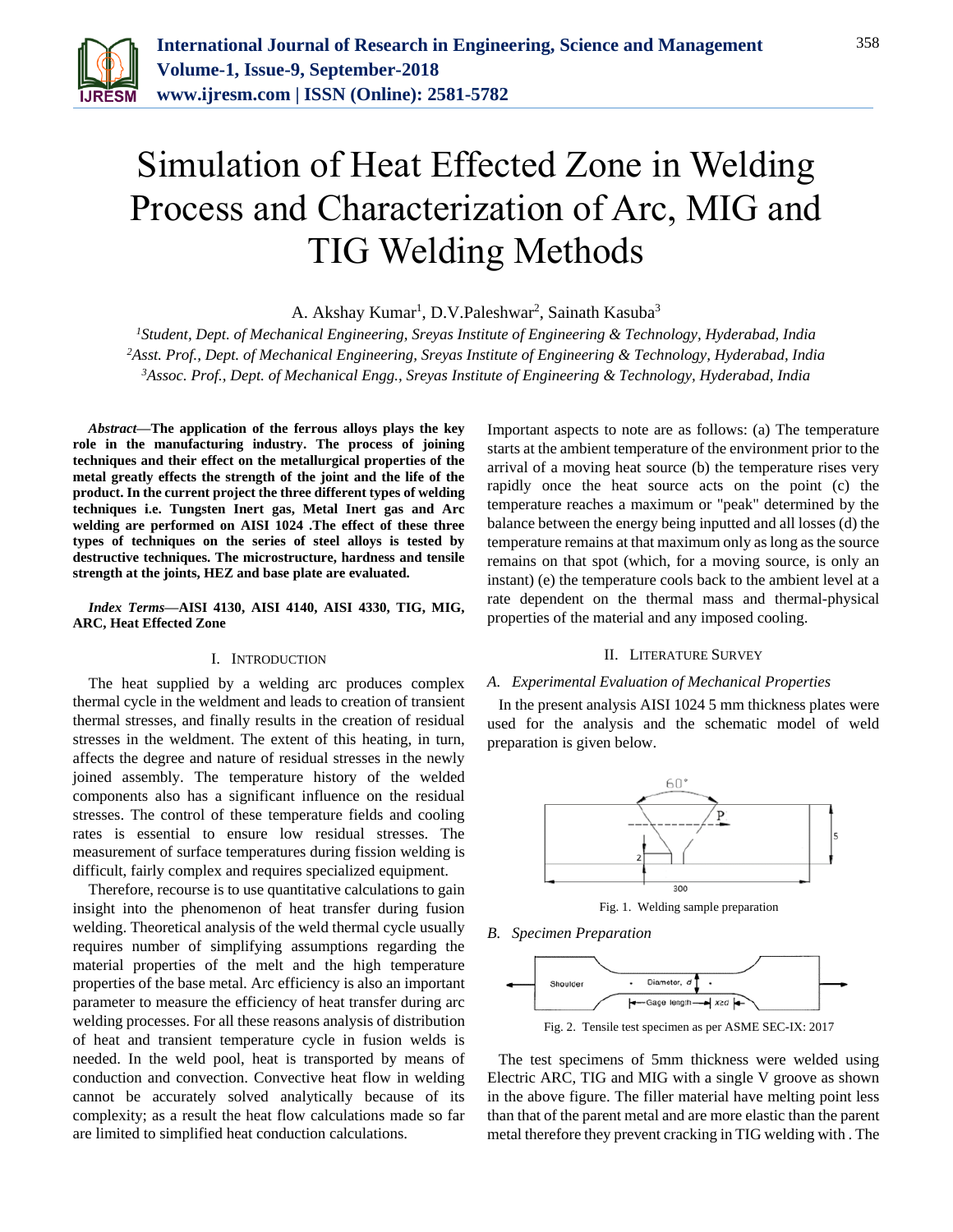

metals are welded with the filler metal used is ER70S for TIG welding, ER70S-3 electrode for MIG welding, E6010 electrode for ARC welding.

# *1) Microstructure*

The Microstructure of the base plate, weld bead are examined for the evaluation of the other properties. The etchant is used as NITAL 2% (HNO3 diluted with alcohol).

# *C. Mechanical Property Evaluation*

# *1) Tensile test*

All the tensile properties for base plate were evaluated as per the standard IS 1608:2005 and for the all the weld specimens the test standards are carried as per the ASME standard ASME SEC-IX: 2017. The tensile test specimen configuration is shown in Fig. 2 .The specimens were carefully machined using a wire cut electrical discharge machine. The test was carried out using a FIE 40 UTN-40 universal testing machine. The properties like ultimate tensile strength, percentage of elongation, proof stress and load were determined by using load displacement data obtained during the test.

# *2) Microstructure*

In order to identify the variation of properties in base metal, weld regions on specimens, microstructure analysis was carried out as per the ASTM standard E 407. For the welded specimen the microstructure analysis were carried out at the fracture zone.

# *3) Hardness*

The standard Vickers hardness test was conducted on both weld regions as well as parent metal according to the standard specified by IS 1501:2002.This test was carried out using diamond indenter and load applied is equal to 10 kgs.

# III. RESULTS AND DISCUSSIONS

# *A. Tensile Test Results*

The tensile strength was evaluated for all the weld specimens. The Table-1, clearly shows that the base material is having significantly high ultimate tensile strength as compared to that of weld bead specimens. This value is 168% high as compared to arc weld specimen nearly 18% higher than GTAW specimen and nearly 82.3% higher than GTAW specimen.

*B. Test Specimen for Tensile Test*



Fig. 3. Specimen of (a) Base plate (b) Arc Welding (c) TIG welding (d) MIG Welding

# *C. Tensile Test Graph of Base Metal*

In the Fig. 4, the displacement i.e. strain on the specimen is increased linearly with the load until 95 kN and then it attained yield point and got fractured at 89.1 kN.



Fig. 4. Tensile test graph of base metal, ARC, TIG & MIG welded sample

# *D. Tensile Test Graph of TIG Welded Sample*

Initially the specimen undergone strain linearly and the sample go fractured at 85 kN without any plasticity.

# *E. Tensile Test Graph of MIG Welded Sample*

Initially the specimen undergone strain linearly and the sample go fractured at 47 kN approximately without any plasticity.

| TENSILE TEST RESULTS OF ALL THE THREE TYPES OF WELDING SPECIMENS |                         |         |                              |                     |                   |                     |                          |                              |  |
|------------------------------------------------------------------|-------------------------|---------|------------------------------|---------------------|-------------------|---------------------|--------------------------|------------------------------|--|
| <b>Specimen</b>                                                  | <b>Ultimate</b><br>load |         | Ultimate tensile<br>strength | <b>Elongation</b> % | <b>Yield load</b> | <b>Yield stress</b> | Original<br>gauge        | <b>Final gauge</b><br>length |  |
|                                                                  | ΚN                      |         | $N/mm^2$                     |                     |                   |                     | length                   |                              |  |
| <b>Base Material</b>                                             | 96                      | 906.088 | 16.98                        |                     | 85.82             | 809.981             | 58.17                    | 68.05                        |  |
| Arc weld specimen                                                | 41.2                    | 337.125 |                              |                     |                   |                     | $\overline{\phantom{a}}$ |                              |  |
| GTAW specimen                                                    | 82.56                   | 765.721 | 6.12                         |                     | 63.8              | 591.727             | 59                       | 62.61                        |  |
| MIG                                                              | 48.48                   | 496.82  | 4.82                         |                     | 45.47             | 468.744             | 56                       | 58.7                         |  |
| Specimen                                                         |                         |         |                              |                     |                   |                     |                          |                              |  |

TABLE I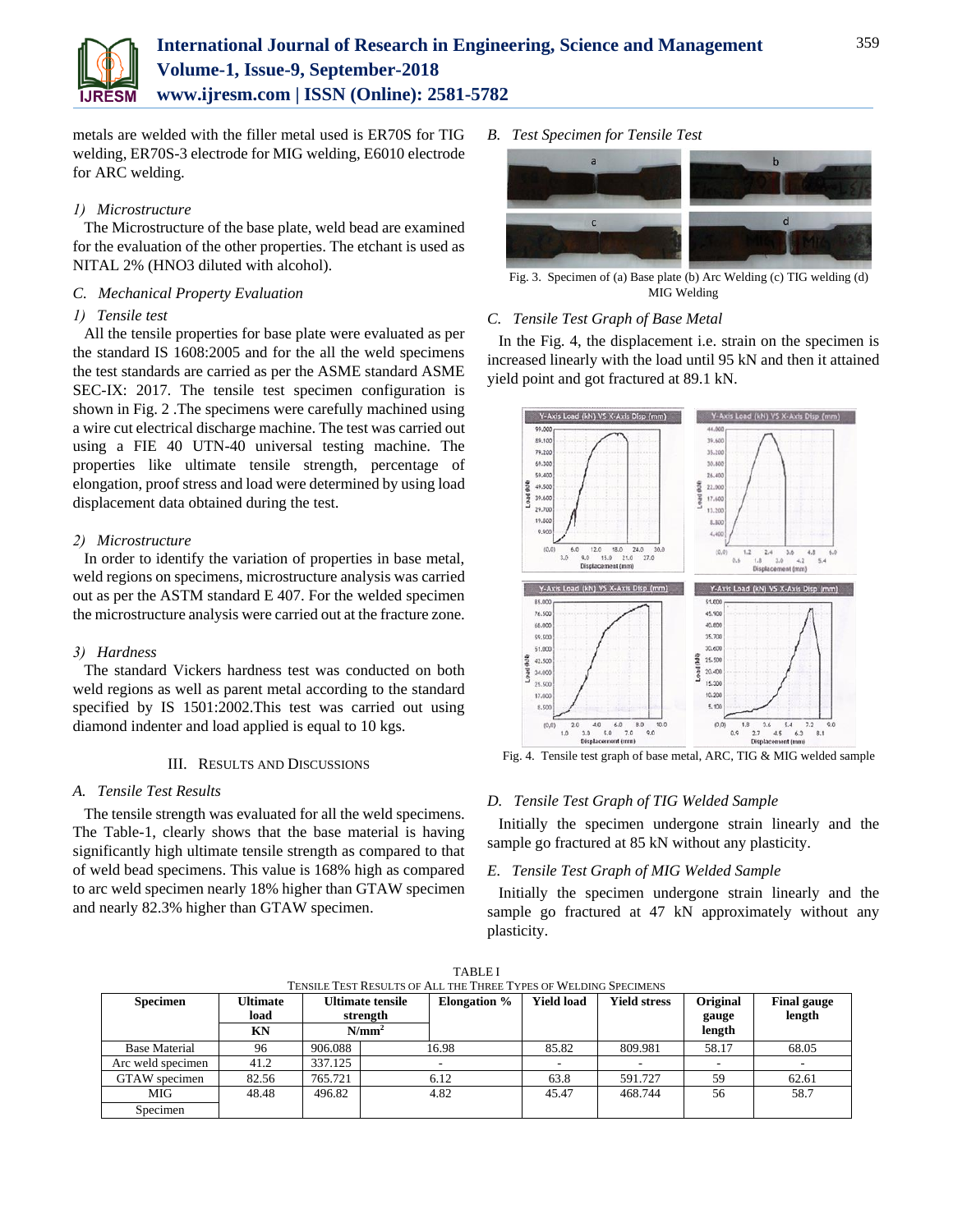

# **International Journal of Research in Engineering, Science and Management Volume-1, Issue-9, September-2018 www.ijresm.com | ISSN (Online): 2581-5782**

#### *F. Microstructure*



Fig. 5. Microstructure images of various joint zones (a) Base metal (b) Arc Welding (c) TIG welding (d) MIG Welding

The microstructure consists of two eutectoid ferrite in the matrix of ferrite. The matrix contains fine grains of ferrite.

The weld bead of arc welded specimen weld zone consists of columnar grains with grain boundary as ferrite and windmanstatten ferrite in the matrix of pearlite.

The microstructure of TIG welded specimen consists of fine grains of grain boundary ferrite with some windmanstatten ferrite and polygon ferrite in the matrix of ferrite

Microstructure of MIG weld zone consists of coarse columnar grains with grain boundary ferrite and windmanstatten ferrite in the matrix of pearlite.

### *G. Hardness Test*

Vickers hardness values are evaluated for all the three specimens (base metal, GTAW weld bead, FSW weld bead).The result shows that GTAW weld bead hardness is marginally higher as compared to that of base metal and FSW weld bead. The hardness values are presented in the Table.

#### *H. Study of Heat effected Zone by thermal Analysis*

The present research work concentrates on the how the heat transfer is taking place when an arc welding torch is being moved on the weld area of the plates. For the current analysis two plates of dimensions 200\*150\*5 mm AISI 1020 plates are taken and simulated for the thermal distribution.

### *I. Material Properties*

For the convenience of the simulation half symmetry model is considered for the analysis. Standard weld bead geometry and gap between the two weld plates is maintained as per the ASME welding standards.

| <b>TABLE II</b><br><b>MATERIAL PROPERTIES</b> |             |  |  |  |  |
|-----------------------------------------------|-------------|--|--|--|--|
| <b>Property</b>                               | Value       |  |  |  |  |
| Density                                       | $8000$ g/cc |  |  |  |  |
| Young's modulus                               | 190 GPa     |  |  |  |  |
| Poisson's ratio                               | 0.29        |  |  |  |  |
| Tensile strength                              | 320 Mpa     |  |  |  |  |
| Thermal conductivity                          | $46$ W/m-k  |  |  |  |  |



Fig. 6. Complete geometry of weld specimen, Weld bead geometry & Symmetry model

# *J. Meshing*

The model has been meshed with the required element size and the mesh method.



Fig. 7. Mesh model

#### *Boundary Conditions:*

The boundary conditions are calculated for the present model using some set of relations.

*Boundary conditions needed:*

- Heat source calculation.
- Convection parameters.

*Heat source calculations:*

Heat input  $=\frac{V X I}{T}$ Where,  $V - Voltage = 21V$ 

 $I - Amperes = 165A$ .

Heat input  $=$   $\frac{V X I}{T} = \frac{165 X 21}{0.38 X \frac{1}{10}}$  $0.38 X_{60}^{1}$  $= 0.54$  kJ/mm Arc travel time  $= 0.38$  m/min

 $=\frac{380}{60}$ 60  $= 6.3$  mm/sec Wattage = Heat input  $*$  T mm/sec

 $= 0.54 * 6.3$ 

= 3.402 kJ/sec

| <b>TABLE III</b>       |  |
|------------------------|--|
| ARC WELDING PARAMETERS |  |

| CTWD: 1/2" (13mm)    |                |      |           |      |          |          |             |      |              |                         |              |               |       |        |           |
|----------------------|----------------|------|-----------|------|----------|----------|-------------|------|--------------|-------------------------|--------------|---------------|-------|--------|-----------|
| Plate Thickness(mm)  |                | 0.6  |           | 0.9  | 1.5      |          |             |      |              |                         |              |               |       |        |           |
| Electrode Dia (mm)   | 0.6            | 0.8  | 0.8       | 0.9  | $_{0.8}$ | 0.9      | 0.8         | 0.9  | 0.8          | 0.9                     | $_{0.8}$     | 0.9           | 1.1   | 1.1    | 1.1       |
| $WFS - (M/min)$      | 2.5            | 1.9  | 3つ<br>ے ۔ | 2.5  | 4.4      | 3.8      | 57<br>، ، ب | 4.4  | $\mathbf{r}$ | 57<br>،                 | 0.           | 6.4           | 3.2   | 3.8    |           |
| Amps (approximate)   | 35             | 35   | 55        | 80   | 80       | 120      | 100         | 130  | 115          | 160                     | 130          | 175           | 145   | 165    | 200       |
| Travel Speed (M/min) | 0.25           | 0.25 | 0.35      | 0.33 | 0.33     | $_{0.5}$ | 0.45        | 0.45 | 0.5          | 0.5                     | 0.43         | 0.5           | 0.45  | $0.3=$ | 0.33      |
| Voltage              | $\overline{ }$ |      | 18        | 18   | 19       | 19       | 20          | 20   | 21           | $\mathbf{\hat{i}}$<br>∸ | $\sim$<br>∠∠ | $\gamma$<br>∸ | 18-20 | 19-21  | $20 - 22$ |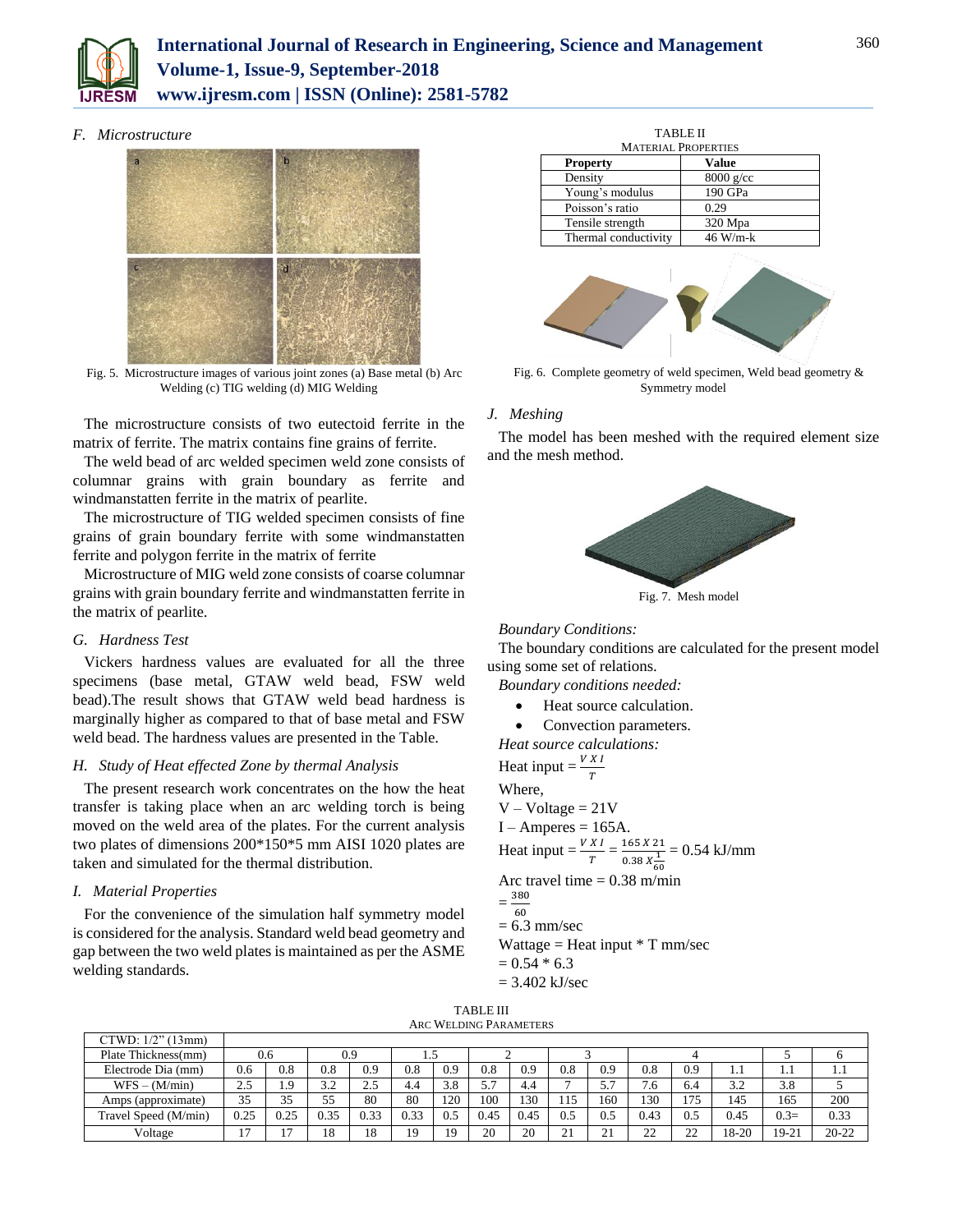

 $= 3.402$  kW

$$
Gr = \frac{g * L^3 * \beta * (T_p - T_a)}{\eta^2} \beta = \frac{1}{T_a}, 1/K
$$

$$
= 3402 \, W
$$

Internal generation per unit volume  $=\frac{Wattage}{(1-x^2)^2}$ Volume of weld bead

= 3402

17.668

 $= 192.5$  W/mm<sup>3</sup>

*Transient Time Step:*

The complete weld run is divided into 50 domains throughout the weld run with a domain size of 3mm.

The analysis is carried out for every 0.5sec and het input is given as per the time step.

Time travel  $= 0.38$  m/min  $= 6.3$  mm/sec

I

Total time for welding 150mm is 23.08sec and it is rounded to

$$
Pr = \frac{\mu * cp}{k}
$$

25 sec

For each bead the heat is made to generate for 0.5sec and rest the heat is allowed to conduct to the plate.

*Convection:*

For convection we use the convection heat transfer coefficient hc,  $W/(m^2 K)$ . A different approach is to define h through the Nusselt number Nu, which is the ratio between the convective and the conductive heat transfer:

$$
Nu = \frac{Convective heat transfer}{Conductive heat transfer} = (h_c * L)/k
$$

Where:

- Nu = Nusselt number

 $-h_c$  = convective heat transfer coefficient

 $-k =$  thermal conductivity, W/mK

 $-L = characteristic length, m$ 

The convection heat transfer coefficient is then defined as following:

The Nusselt number depends on the geometrical shape of the heat

$$
h_c = \frac{Nu*k}{L}
$$

sink and on the air flow. For natural convection on flat isothermal plate the formula of Na is given in Table-4

|                               | <b>TABLE IV</b> |  |
|-------------------------------|-----------------|--|
| <b>NUSSELT NUMBER FORMULA</b> |                 |  |

|                | <b>Vertical fins</b>    |                       | Horizontal fins         |
|----------------|-------------------------|-----------------------|-------------------------|
| Laminar flow   | $Nu = 0.59 * Ra^{0.25}$ | Upward laminar flow   | $Nu = 0.54 * Ra^{0.25}$ |
| Turbulent flow | $Nu = 0.14 * Ra^{0.33}$ | Downward laminar flow | $Nu = 0.27 * Ra^{0.25}$ |
|                |                         | <b>Turbulent flow</b> | $Nu = 0.14 * Ra^{0.33}$ |

Where:

$$
Ra = Gr * Pr
$$

is the Rayleigh number defined in terms of Prandtl number (Pr) and Grashof number (Gr). If  $Ra < 106$  the heat flow is laminar, while if  $Ra > 106$  the flow is turbulent.

The Grash of number, Gr is defined as following:

Where:

- g = acceleration of gravity =  $9.81$ , m/s<sup>2</sup>

 $-L = 0.130$ , longer side of the fin, m

 $-\beta$  = air thermal expansion coefficient. For gases, is the reciprocal of the temperature in Kelvin:

```
β = 0.033
```
 $- Tp = 75^{\circ}C$ , Plate temperature,  $\degree C$ .

 $- Ta = 30^{\circ}C$ , Air temperature,  $°C$ 

 $-\eta$  = air kinematic viscosity, 1.6<sup>-5</sup> at 30 °C.

$$
Gr = \frac{9.81*0.130*0.130*0.130*0.033*(75-30)}{1.6^{-5^2}}
$$
  
 
$$
Gr = 7.2*10^{-7}
$$

For plate temperature, Tp, set a expected value. Finally, the Prandtl number, Pr is defined as:

Where:

-  $\mu$  = air dynamic viscosity, is 1.86<sup>5</sup> at 30 °C.

-  $c_p$  = air specific heat = 1005 J/(Kg\*K) for dry air

- k = air thermal conductivity = 0.026 W/(m\*K) at 30 °C

 $Pr = \frac{1.86^{-5} X 1005}{1000}$ 0.026

 $Pr = 0.7189$ 

Convective heat transfer coefficient:

$$
h_c = \frac{57.59 * 0.026}{0.130}
$$

 $h_c = 11.874$  (For vertical walls)

 $h_c = 10.864$  (For horizontal walls)



Fig. 8. Convection for vertical walls and horizontal walls

#### *K. Simulation Results*



#### *L. Graph*

The below graph depicts the temperature distribution with respect to the time, the temperature of  $11000^{\circ}$ C is achieved for the fraction of time at 25 sec, whereas a maximum temperature of 8000°C is observed at every weldment of the specimen between 3 to 24 seconds.



Fig. 10. Time vs. Temperature